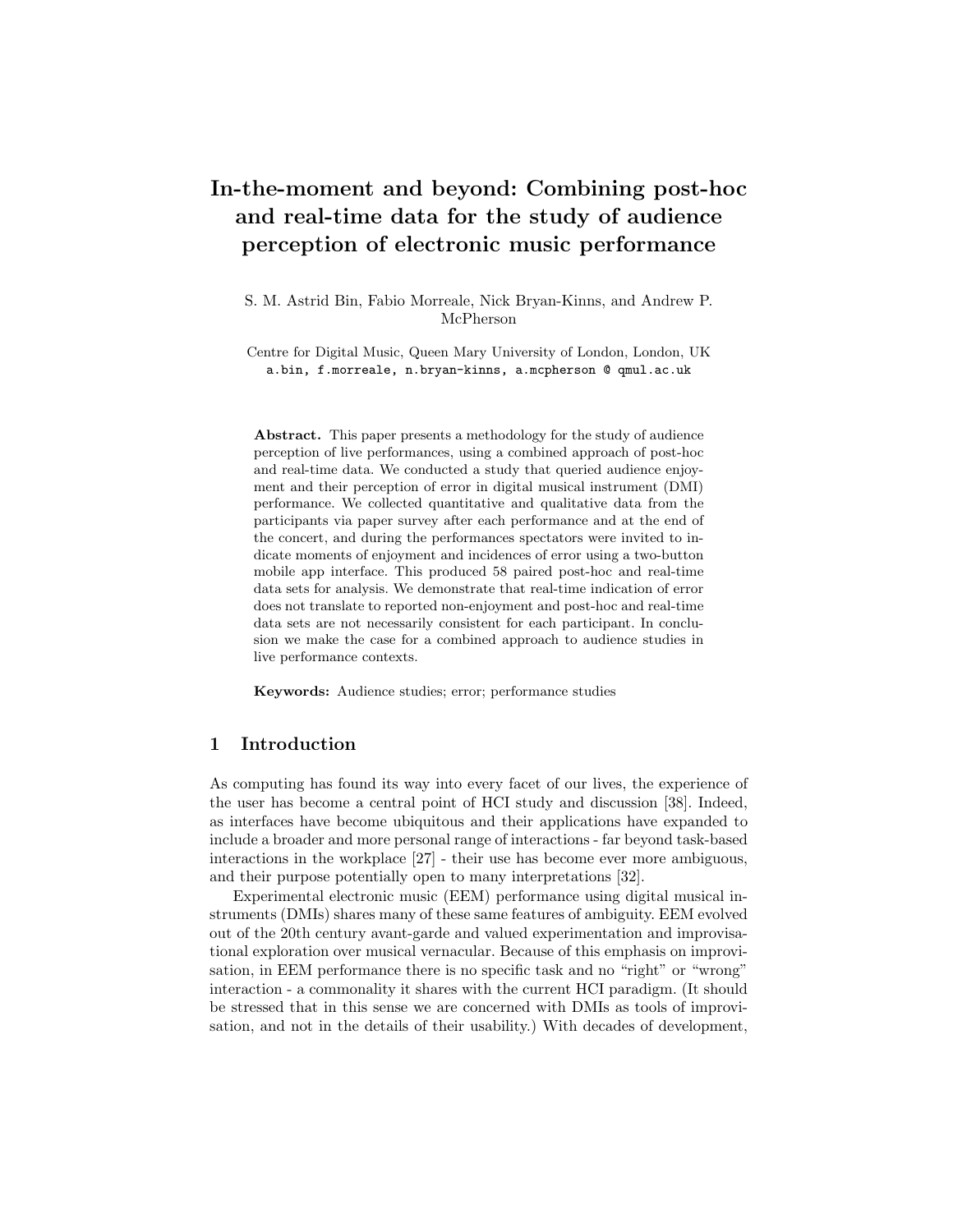EEM performance has been exploring ambiguous interactions in an audience context for far longer than third-wave HCI, and we propose that it is a fertile ground for inquiry into spectator experience of ambiguous interactions.

In HCI audience studies, and certainly those in the New Interfaces for Musical Expression (NIME) research community, post-hoc methods are common means of data collection [3, 6, 8, 15, 21, 23]. Using surveys and/or interviews, investigators can quickly and inexpensively gather a wealth of quantitative and qualitative data based on audience opinions. However, Loftus and her collaborators demonstrate that human memory is notoriously unreliable [25], which raises questions about, if not the veracity of post-hoc data, then what additional conclusions real-time data may allow us to draw, and what other methodologies might be employed.

We were therefore motivated to investigate the role and content of both posthoc and real-time data in an audience study, in order to develop a methodology that might make the best use of both. The questions we explore in this paper are as follows:

- 1. What kind of evaluation can be undertaken with post-hoc and real-time feedback, and how can these forms of data collection inform one another?
- 2. What are the features of an incidence of audience enjoyment? What are the features of an incidence of "error"?

This paper presents a study that examined the role of familiarity and musical style in the enjoyment of DMI performance using this combined methodology. The study context was an evening concert, where two performers played self-built musical instruments in both an experimental and a vernacular style, and data was collected from the audience As well as post-hoc survey data, real-time data was collected via a custom-built system called Metrix, a system for collecting real-time audience feedback that runs on mobile phones and records spectator indications of "enjoyment" and "error" via a two-button interface.

The implications of the post-hoc data are discussed in depth in [2]. In this paper, we shift our focus to examining the results of combining of real-time and post-hoc data, and using these results to examine the specific notion of "error" in performance. We discuss the kind of evaluation that is possible with this combined methodology, and compare and contrast the post-hoc and realtime data sets – considering the how they inform one another, as well as the advantages and drawbacks of each. We also examine the real-time data to gain insight into the perception of the perception of EEM's ambiguous interactions, and performance features that may indicate "enjoyment" and/or "error", and how this might inform our understanding of each.

# 2 Related Work

In this section we first trace the history of real-time audience data collection, and existing methods for HCI studies of spectator perception. We also contextualise DMI performance in relation to third-wave HCI, and specify why error is an issue of interest in both arenas.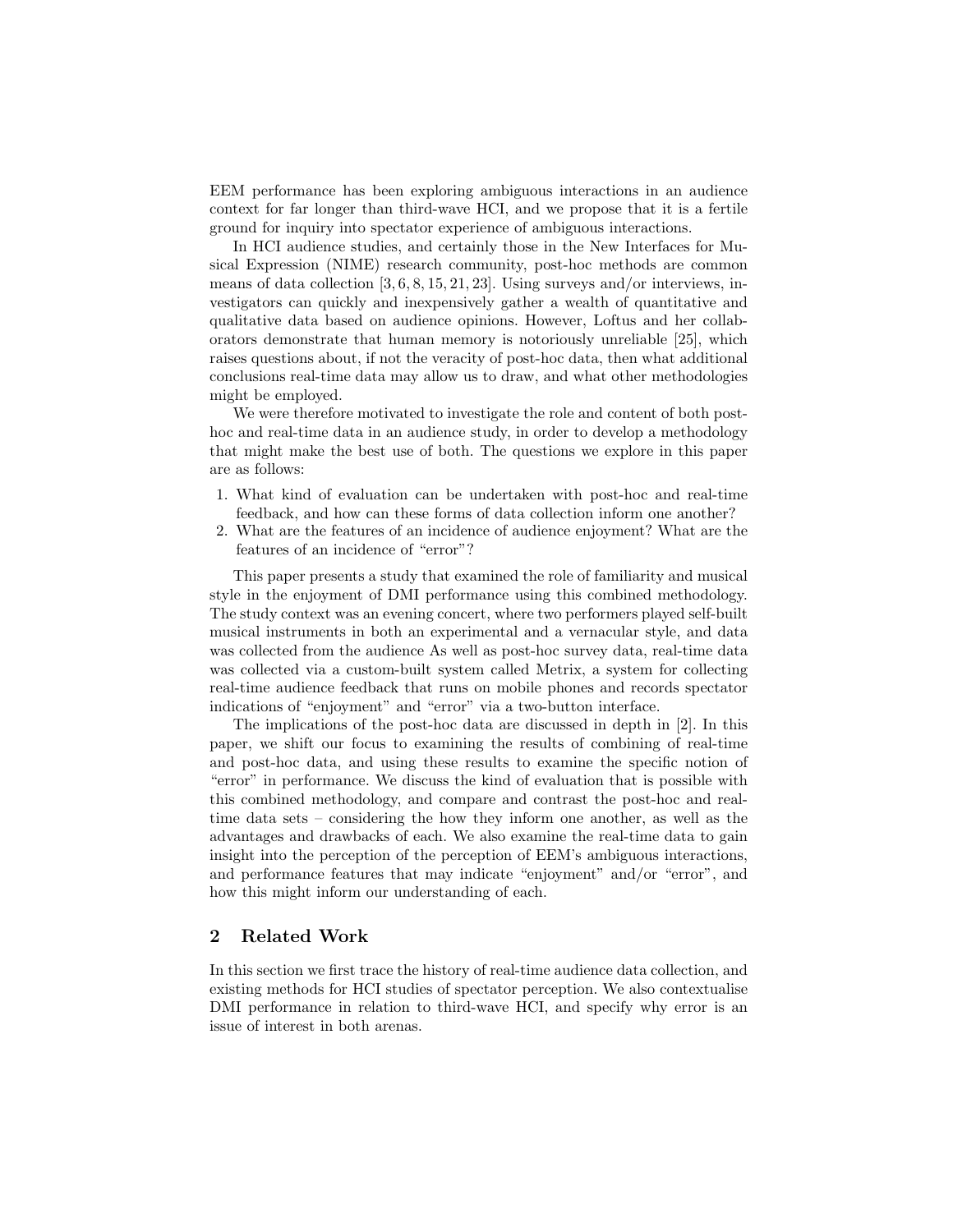#### 2.1 Data collection in audience studies

Real-time audience response has been measured since 1930s where it was first used to gauge audience response to radio, film, and television [26]. These studies took place in a lab, where spectators indicated their reactions with buttons and knobs on hand-held devices. Since then, real-time data gathering techniques have become more sophisticated and integrated into the performance setting, now including physiological data (such as head tracking [29] and galvanic skin response [24]), verbal and non-verbal feedback [1, 11], as well as the measurement of crowd behaviours, such as applause [4, 9].

Stevens et al. [34] describe a study done with pARF, a system comprised of 20 hand-held (PDA) computers programmed to gather time-series "arousal" data. Participants indicated their emotional state with a stylus on a 200px x 200px grid on the device's screen, and their response was measured at a rate of 2Hz. The devices were distributed to 20 individuals in an audience of 200 for feedback during a dance performance.

Though rigorous analysis of the real-time data gathered with pARF was performed, there are drawbacks to this method. First, the pARF system supports up to 20 devices (only 18 were used for the study), meaning that a 10% subset of the audience used it, a small sample that is generalised to a much larger crowd. Secondly, no post-hoc data was collected alongside pARF (except for demographic details), which also leaves open the question of the difference in insights this method might have when compared to post-hoc data. Metrix, the system we designed and used for our case study, addresses these gaps.

#### 2.2 DMI performance, HCI, and the role of context

Though a comprehensive history of DMIs and EEM performance is beyond the scope of this paper, it is helpful to trace their roots. This musical tradition developed over the last 100 years (starting well before the advent of digital technology), and is connected to the avant-garde that rose out of seismic shifts in culture taking place in the early 20th century [18]. Connected to Russolo's Futurism [31] and timbre-focused work of Varèse, it emerged at a time of radical experimentation that made liberal use of new technology, and soon exposed the limits of the usual tools. As Varèse remarked, "Our musical alphabet must be enriched. We also need new instruments very badly ... which can lend themselves to every expression of thought and can keep up with thought" (1916, quoted in [37]).

Along with a pursuit of new instruments, practitioners set aside musical vernacular (features such as melody, triadic harmony, rhythmic regularity) in favour of radical experimentation. The path of development can be seen running thorough Pierre Schaeffer's *musique concrète* and the work of John Cage and his experimentation with the musical score. He created scores more akin to recipes, descriptions of musical situations that had to be produced and completed by the performer (and sometimes the audience).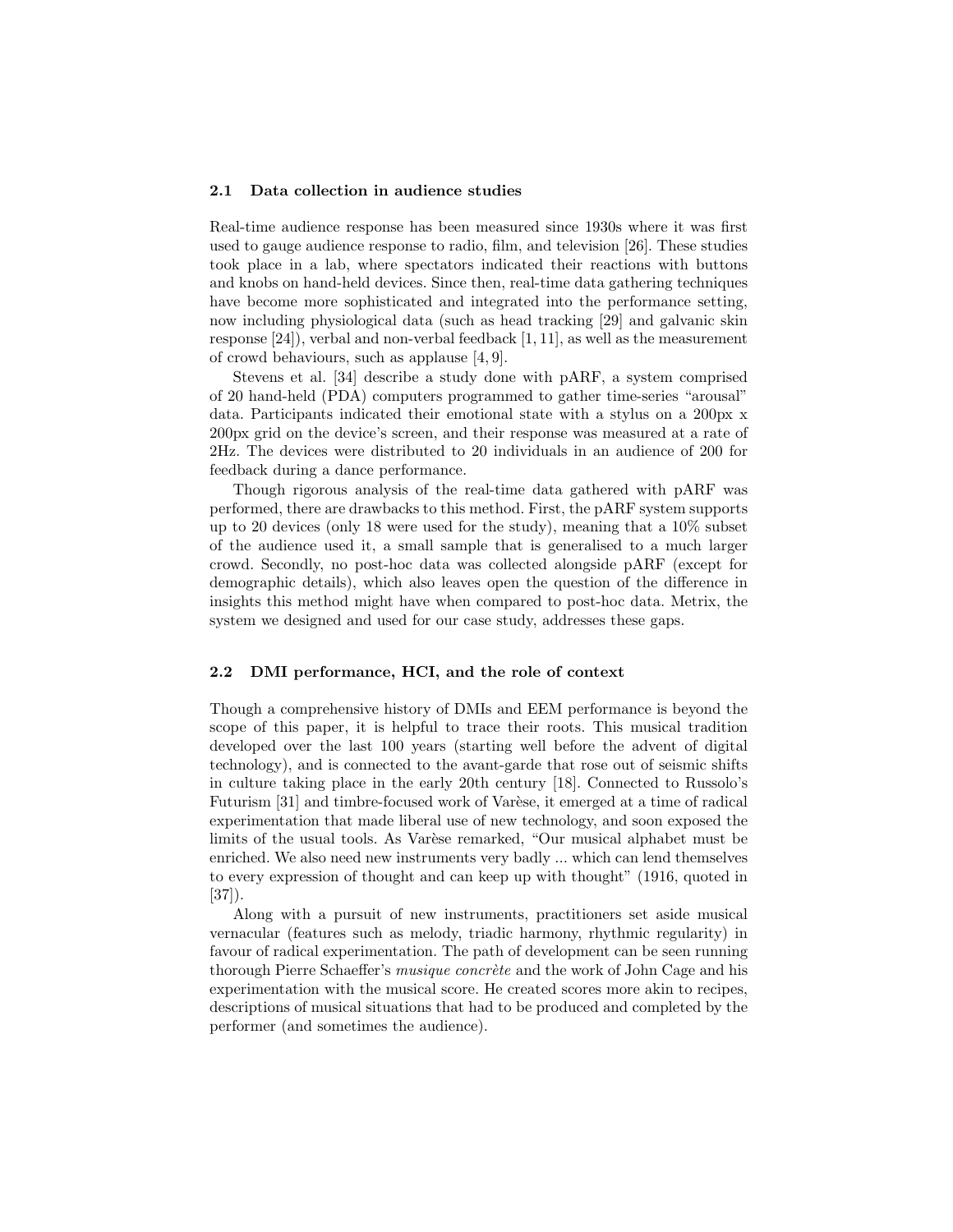This lack of established artistic goals and the discarding of established musical frames of reference parallels features of 3rd wave HCI [38]. HCI was originally concerned with task completion in the workplace [27], but since that time interaction with computers features in virtually every facet of life, and computing now serves much more nuanced social, emotional and cultural purposes. As such, "emotions and experiences are keywords in the third wave." [7] In these interactions, the task may be set by the user, the task may only become apparent during the interaction, or there may be no task at all. Gaver et al. [17] propose that this ambiguity in interfaces is a "resource for design" that, instead of leading users through a task, instead provides a space of possibility for interpretation. Further, Sengers and Gaver [32] assert that HCI "can and should systematically recognize, design for, and evaluate with a more nuanced view of interpretation in which multiple, perhaps competing interpretations can co-exist."

In both the DMI and HCI contexts, understanding what is (or isn't) done with the interface is as crucial as the device itself. Reeves et al. [30], suggest that the experience of an HCI spectator can be described by how they see the interaction, coupled with the effect of that interaction - whether the interaction and the outcome was hidden, partially hidden, transformed, revealed or amplified. In this way, the performer action and outcome are tightly coupled; more importantly, the notion of "task" is removed from the discourse.

Spectator experience of DMI performance is an area of interest in NIME, where discussion has settled around the notion of *transparency*. Transparency is defined by Fels et al. [12, 30] as "the psychophysiological distance, in the minds of the player and the audience, between the input and output of a device mapping" [12]. Since DMIs do not have to conform to traditional modes of interaction [20], considerable effort has been made to expose the instrument's workings to audiences, through visualisations of computational processes [5, 28] and physical metaphors [10].

Curiously missing from this discussion is the influence of musical style on audience perception. Whether an input-output mapping is understandable to the spectator may depend at least in part on whether they are *witting* spectators [33]; that is, whether they understand the norms of the musical style in which the instrument is used. Just as many interactions between humans and computers cannot be removed from their cultural context, instrumental transparency may only be measurable in the context of a particular musical style. This was a primary motivator for our case study, which questioned the role of familiarity on audience response to EEM performance using DMIs.

#### 2.3 Perception of error in DMI performance

Fyans et al. have made inquiries into the spectator experience, particularly where it relates to the notion of error [13–16]. In one such study [15] they observe that spectators are able to identify few errors with DMI performance, even raising the question of whether error is even possible. Gurevich [19] contributes a more flexible system of thinking about boundaries and straying outside them,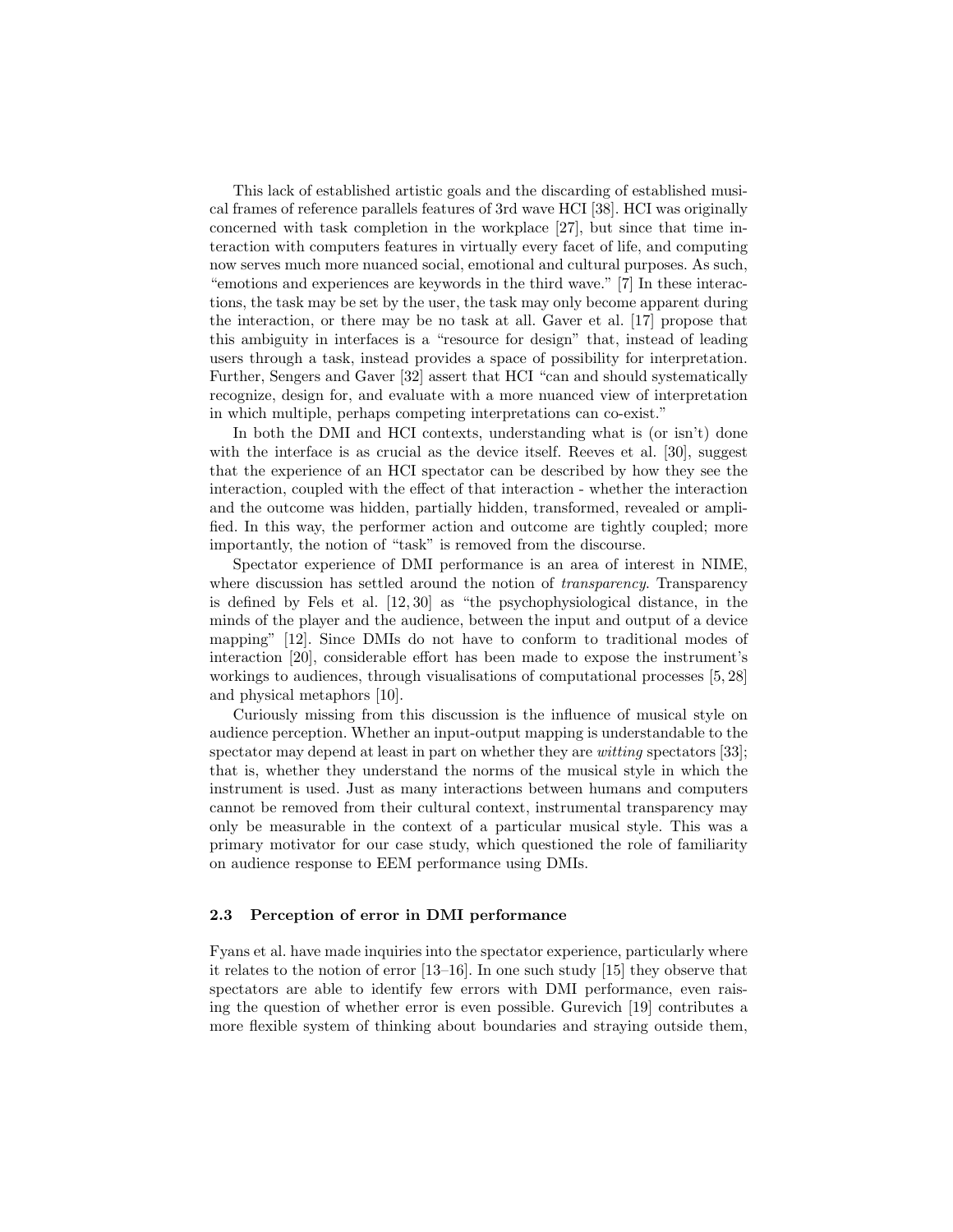by suggesting that variation is the locus of style, which he defines as individual variations.

It is important here to consider this notion of error. From the Latin errare, meaning to stray, "error" suggests a stepping outside of accepted boundaries. Kruse-Weber and Parncutt [22] define error in a classical music context as "unintended result of an action", and classify intended actions as those specified in the score. However, experimental electronic music performance is highly improvisational and has no vernacular resembling a classical score. In this context, how can a performer stray out of bounds? Are errors even possible?

This study on familiarity's impact on audience enjoyment presented an intriguing opportunity to also examine the notion of "error" in this context. We wanted to gain insight into whether enjoyment and error are mutually exclusive, and determine if features of these two states could be extracted from real-time indications by the audience. Therefore, our real-time system had buttons for indicating two states, "enjoyment" and "error".

Of course, this single audience study can't answer these questions in a general sense. It does, however, provide some intriguing insights that suggest what the audience perceives as errors as the performance unfolds.

# 3 Real-time data: Metrix

#### 3.1 Motivation and technical description

When considering which system to use to collect real-time feedback, we first looked to existing solutions  $<sup>1</sup>$ . However, we found these solutions to be inappro-</sup> priate for one or more of the following reasons: Prohibitively expensive; overly complicated; lacking in features (or drastically over-featured); hard to customise; requiring significant participant training; or generally unfit for purpose in this context. Leveraging the availability of web technologies and the ubiquity of personal smart devices, we designed Metrix, an application that was streamlined, easy to use, fit for purpose and customisable.

Metrix is an open-source system for real-time data collection. It is a singlepage web app, and is designed to be used on mobile phones. Metrix runs on a web server, and users connect to it via their phone's browser. When active, participants can tap the interface's buttons, and the system records each user's button taps (grouped by the button that produced them) in a database as time stamps associated with their username. The resulting timestamp data can then be distributed along a timeline. (Figure 1 describes the Metrix dataflow).

The data gathering interface consists of a screen split in half into two buttons (Figure 2). It is inactive until the start of the performance, when it is made active by an investigator via a remote control interface.

There are significant benefits to this web app approach. First, this app runs on a mobile phone and there is nothing to download, meaning that an entire audience can participate (in similar studies, devices were custom and limited

<sup>1</sup> http://www.pcipro.com/, https://www.feedbackr.io/, http://www.clikapad.com/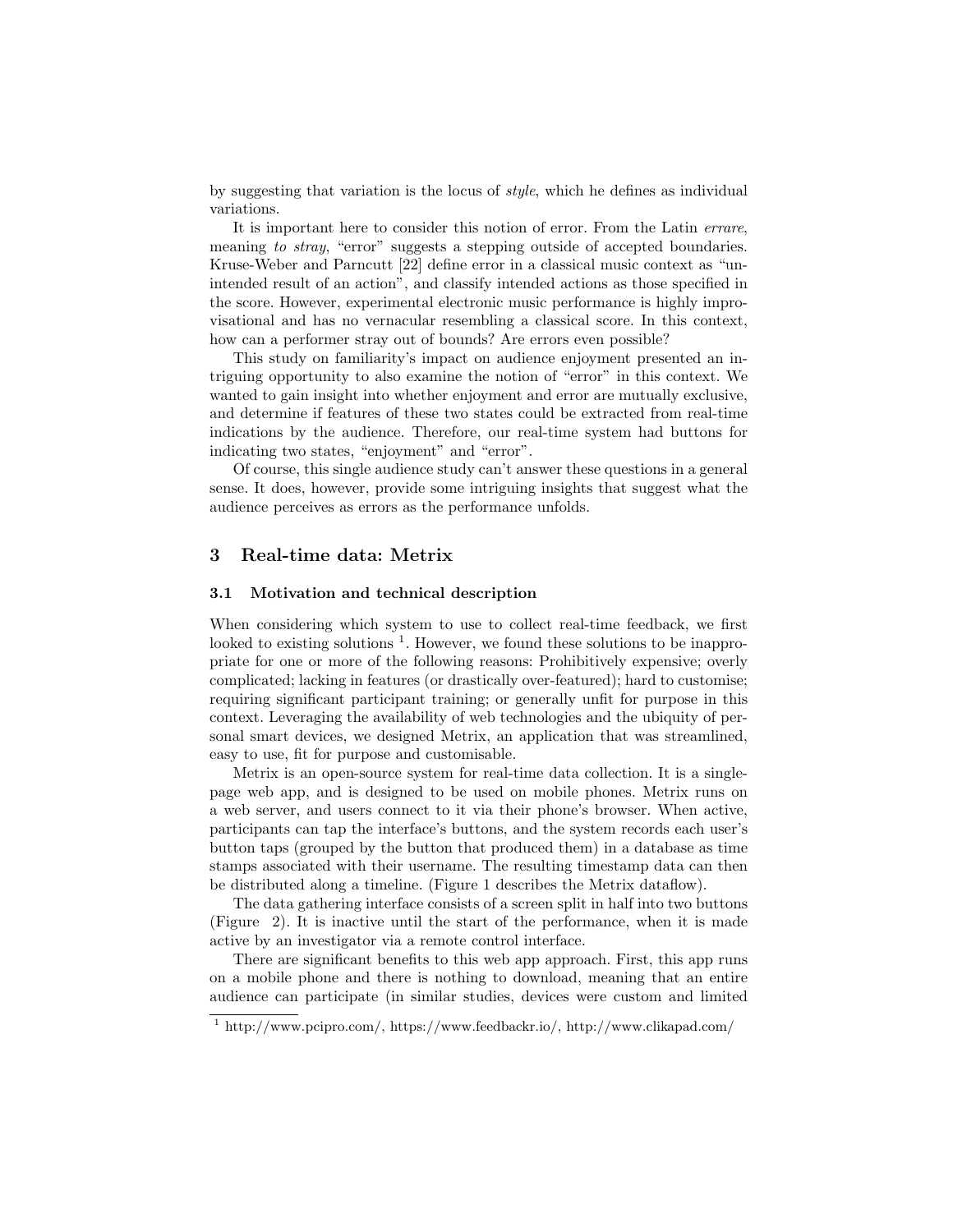

Fig. 1. Diagram of data flow between participants and Metrix.

and only a small percentage of the audience could participate [35]). Second, the design of the interface is a web page, and is therefore easily customisable and can go through multiple design iterations. Third, this system leverages the ubiquity of mobile phone technology; audience members in many contexts can be assumed to have their own devices that they are already know how to use, so there is little on-boarding necessary.

Additional features such as username assignment also allows connections to be made in the datasets. When a participant accesses the Metrix interface, a username is automatically generated for them (an amalgamation of two randomlychosen words) and displayed on their screen, and they are reminded of this username whenever the interface is inactive between performances.

There are, of course, contextual considerations when implementing Metrix as a research tool. Though we were leveraging the ubiquity of mobile phones in the context of our study, not all audience members everywhere will have a mobile phone. Additionally, a wifi connection that can support all users is needed, and web server load would be a consideration for very large audiences. Mobile phone batteries are also a factor, as audiences will probably not arrive with their phones fully charged, and Metrix requires that they be active for the entire performance.

Interface and interaction design We chose a two-button interface for Metrix. We were interested in the audience indicating two states: "I am enjoying this" and "There was an error" (we will hereafter refer to these buttons as "enjoyment" and "error").

Since this is an interface designed to be used during a performance, we wanted it to be as easy, intuitive, and unobtrusive as possible. A slider with a neutral position, for example, may require visual attention, so we opted for discrete buttons. The active interface is split in half, each half serving as a "button", so it was easy to tap each side without having to look at the device. We also chose not to use text to reduce cognitive load, and instead used symbols and colours on the buttons to indicate their function. On the left, "enjoyment" is green and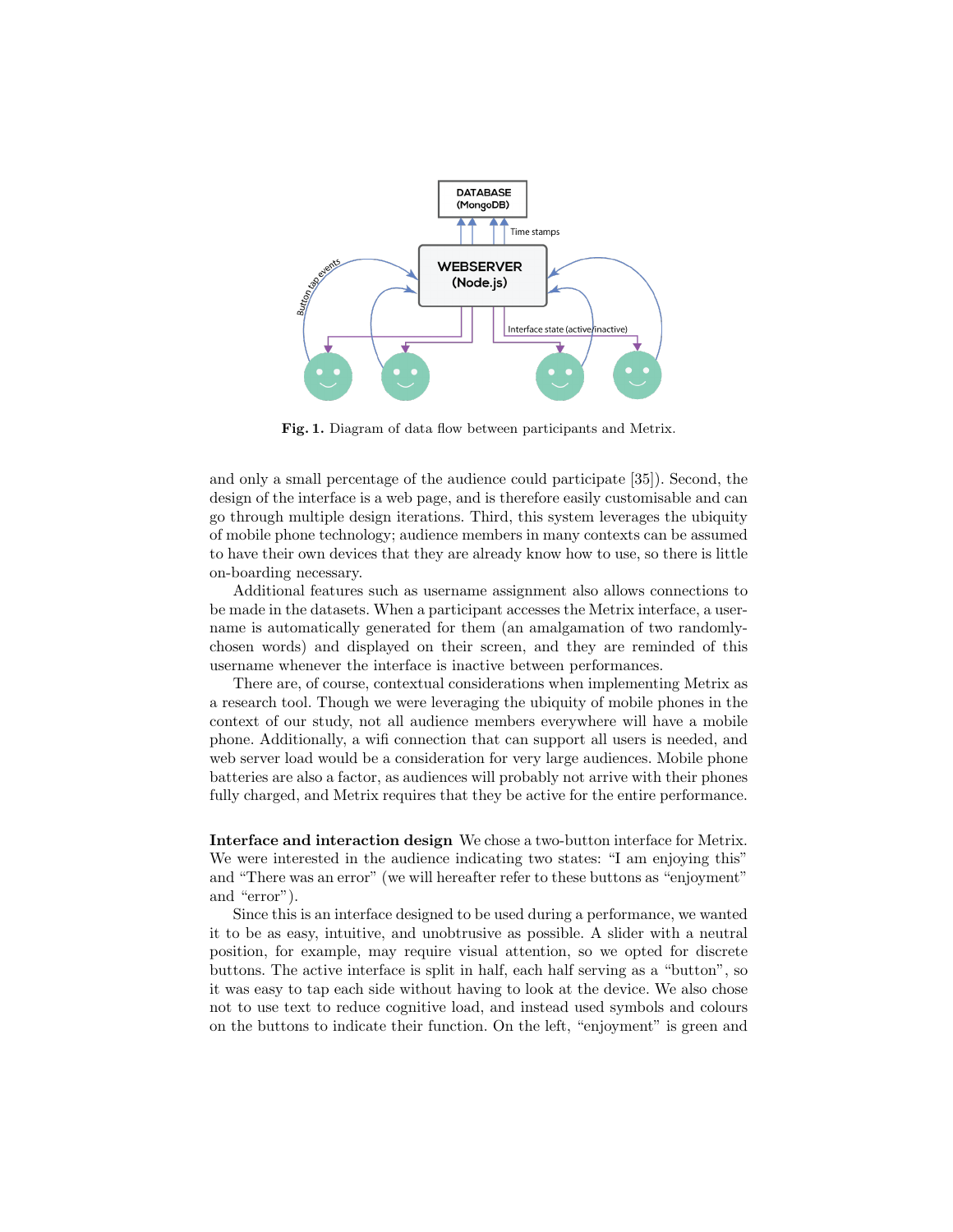

Fig. 2. Views of Metrix in use. Clockwise from top left: Screen to select group; presentation of username; view during data collection; post-performance pause and reminder of username.

is indicated by a :) symbol. On the right, "error" is red and is indicated by an X (see Figure 2). Each button provided some subtle feedback by darkening slightly when tapped.

# 4 Case Study

The context of this study was an evening concert, during which two musicians - each of whom plays a self-built DMI - gave two short performances of approximately five minutes each: one in a highly experimental style, and one in a conventional (vernacular) style. In this section, we will detail the study method.

# 4.1 Post-hoc data collection: Surveys

The audience for this study  $(N=64)$  was randomly distributed survey booklets on arrival. The book a participant received placed them in either Group 1 or Group 2. The survey booklets contained four short surveys to be completed after each performance (the post-performance surveys) and a longer survey to be completed at the end (the *post-concert survey*)<sup>2</sup>. The post-performance surveys asked three quantitative (rating scale) questions, and three qualitative (openended) questions. The post-performance survey asked more reflective questions and gathered demographic data. These survey answers were matched to the participants' real-time data through the Metrix username, which we asked our participants to write on the front of their survey books.

<sup>2</sup> Blank questionnaires available at: http://bit.ly/1QYBlIk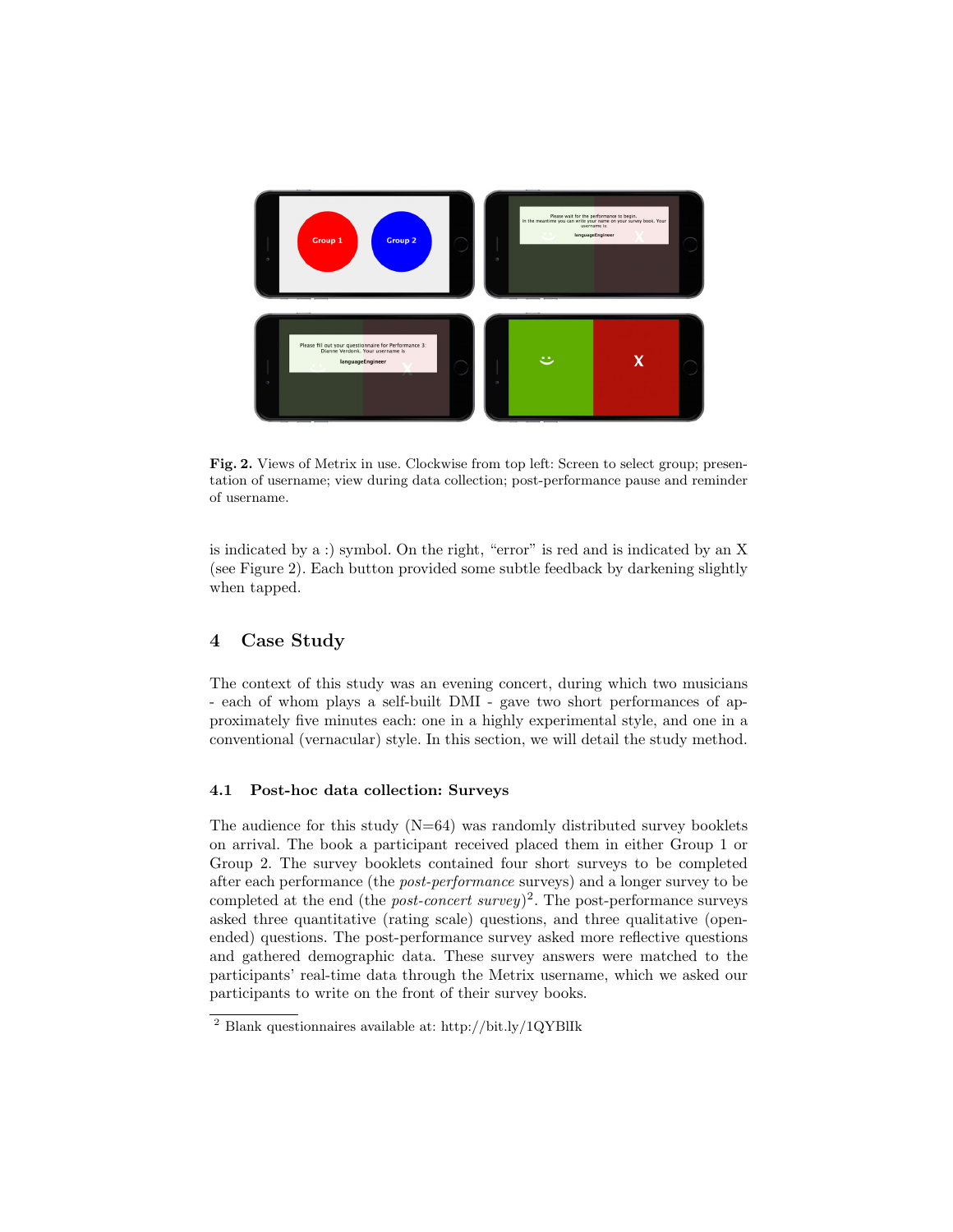

Fig. 3. The study performers, from left: Dianne Verdonk on La Diantenne; Tim Exile on the Flow Machine.

#### 4.2 Study Design

The two musicians recruited for this study were Dianne Verdonk on the La Diantenne [36], and Tim Exile on the Flow Machine<sup>3</sup>. These musicians were chosen because they have achieved a level of virtuosity with their instruments, their instruments allow them to play in both an experimental and conventional musical styles, and the way their instruments work is not already familiar to an observer.

The audience was divided into two groups, according to which survey book they were handed upon entry. Group 1 received a ten-minute technical tutorial on Tim Exile's Flow Machine, and Group 2 received a ten-minute technical tutorial on Dianne Verdonk's La Diantenne.<sup>4</sup> This was to provide a difference of familiarity – for each performance, one group would be familiar with how the instrument worked, and the other would be unfamiliar.

While each group received their instrument tutorial, the other group received a short (10 minute) on-boarding session in another room that featured a twominute video on how to use Metrix, and left time for questions. During this session we stressed that the states indicated by the buttons were not opposite - it was not "I heard an error" and "I didn't hear an error", or "I'm enjoying this" and "I'm not enjoying this". We also stressed that participants could tap the buttons as often - or as rarely - as they wished, and that the boundaries of "enjoyment" and "error" were entirely up to them.

The concert consisted of each performer playing two pieces, one experimental and one vernacular (the performers were asked to interpret this in the context of their individual performance practice). The order of performance was as follows:

<sup>3</sup> http://techcrunch.com/video/create-live-edm-with-tim-exiles-flowmachine/519373211/

<sup>4</sup> These tutorials were given by a member of the research group to avoid any bias toward seeing a particular performer before the show.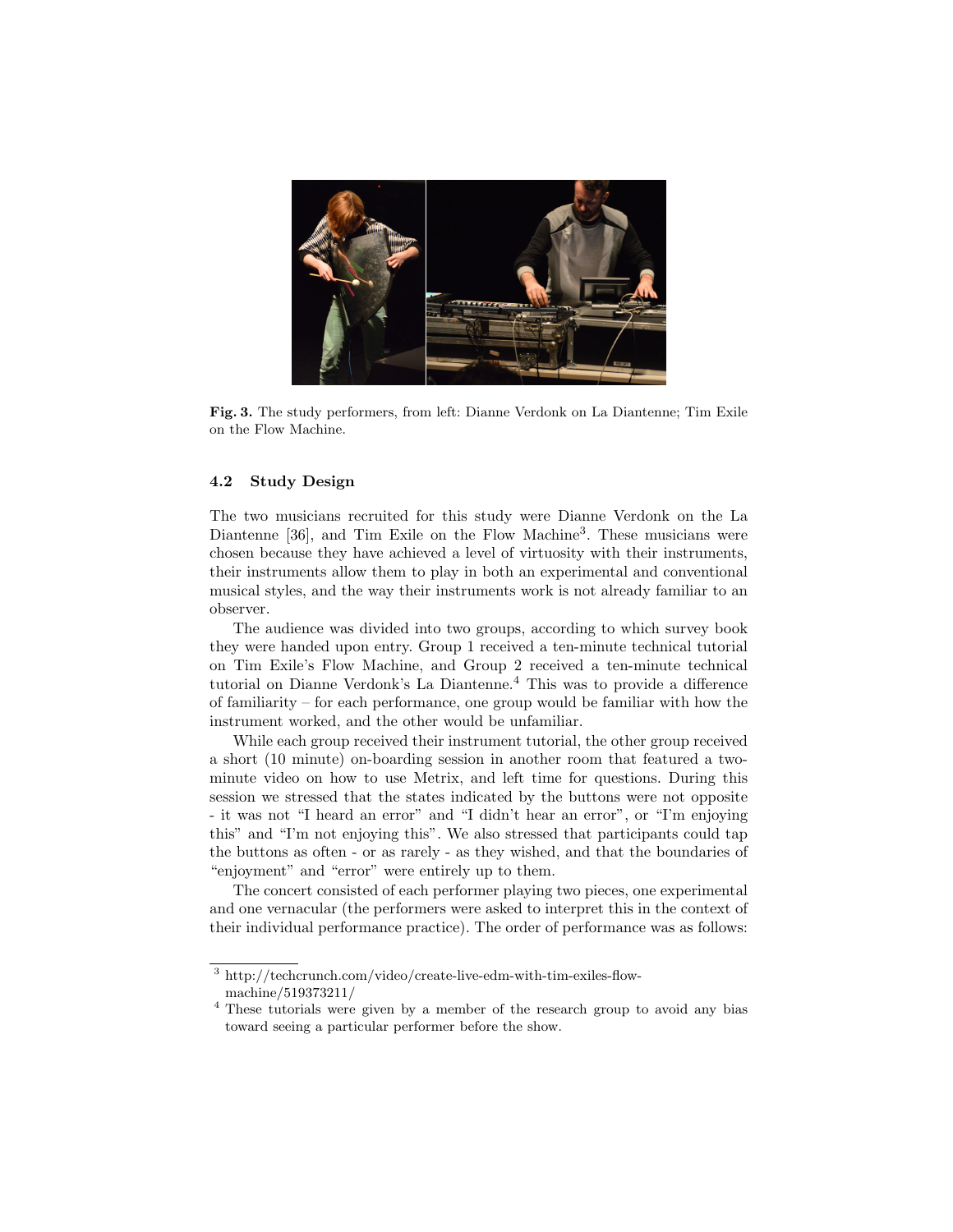- 1. Dianne: Experimental
- 2. Tim: Experimental
- 3. Dianne: Conventional/Vernacular
- 4. Tim: Conventional/Vernacular

### 5 Processing of Real-Time Results

Prior to analysis, some data cleaning techniques were applied to the real-time data set. These included:

Truncating all tap events to the nearest second: The time stamps collected were in milliseconds, but that resolution of time proved too noisy. For that reason, all tap events were grouped by the second in which the tap took place.

Grouping taps by time interval: We grouped the "error" events by 1 second interval, and grouped the "enjoyment" events by 5-second interval (the reasoning for this is discussed in Section 5.2).

Filtering to remove multiple taps from intervals: A small number of participants appeared to be very enthusiastic with their button tapping, and tapped many times in a given time interval. To avoid one person's repeated tapping creating an artificial spike in tap events, we counted only one tap per participant in any given interval.

#### 5.1 Data considerations

In a previous paper [2] we considered the post-hoc results and what they revealed about the effect of instrument familiarity and musical style on audience enjoyment of experimental DMI performance. For this analysis, we will instead focus on the real-time data in order to determine the features of enjoyment and error, and make reference to the post-hoc ratings of Enjoyment as we examine how these datasets complement one another.

It should be noted that participants were under no obligation to take part in both methods, and some only took part in one. We collected 64 surveys, but for this analysis have only included survey data that had a real-time data set from the same participant (58 participants in total; Group 1  $n = 30$ , Group 2 n  $= 28$ ).

It should be highlighted that since the notions of "enjoyment" and "error" were not considered to be complementary ideas, they were treated as different data sets with separate insights, and coded by the investigators entirely separately.

#### 5.2 Process of Analysis

The first step was visualisation of the real-time data in histograms, using the 1 second bin width. For the histograms associated with the "error" button, the results were understandable at this time resolution. However, for the "enjoyment"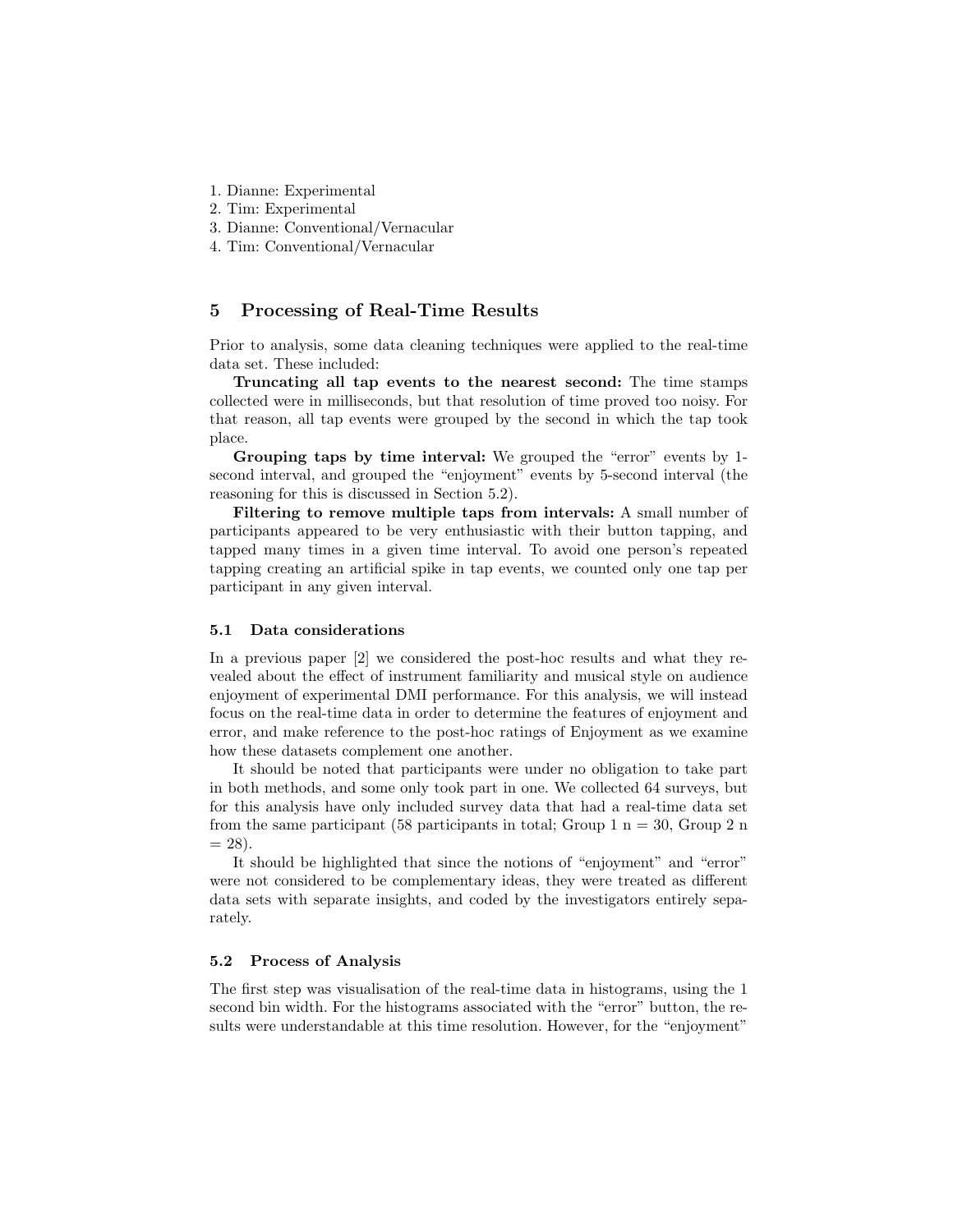data, a 1s bin meant the data was still very noisy. The bin size was increased, and at 5s peaks became more prominent. An example of the distribution of "enjoyment" indications throughout a performance is illustrated in Figure 4.

#### 5.3 Video coding

Two investigators independently analysed the histograms for "enjoyment" and "error" for each performance. The performances were recorded on video, with an audible click to mark the point where the Metrix interface was made active by the investigator. This made it possible to sync the video footage and the real-time data, which enabled us to analyse the performance and look for events in the performance around points of audience agreement about "enjoyment" and "error".

In coding the video, we defined what constituted an "event" for the video analysis as agreement among 3 or more people in one or two consecutive time intervals, preceded by two or more seconds of zero error indications. (See Figure 5 for an illustration.) The reason for two seconds of no indications was so we could be sure the previous event had ended.

# 6 Findings

After the video coding was completed by two investigators, a deductive thematic analysis was performed to extract themes, combining the results until saturation.

#### 6.1 Features of "error" events

We found that audience-indicated "error" events were, for all performances, less common than "enjoyment" events. These "error" events tended to occur together across the audience, appearing as spikes in the histograms (see Figure 8, Note 2), whereas "enjoyment" events tended to occur far more often but with less agreement among the audience.



Fig. 4. Patterns of use for "enjoyment" button by 5s interval, Performance 1.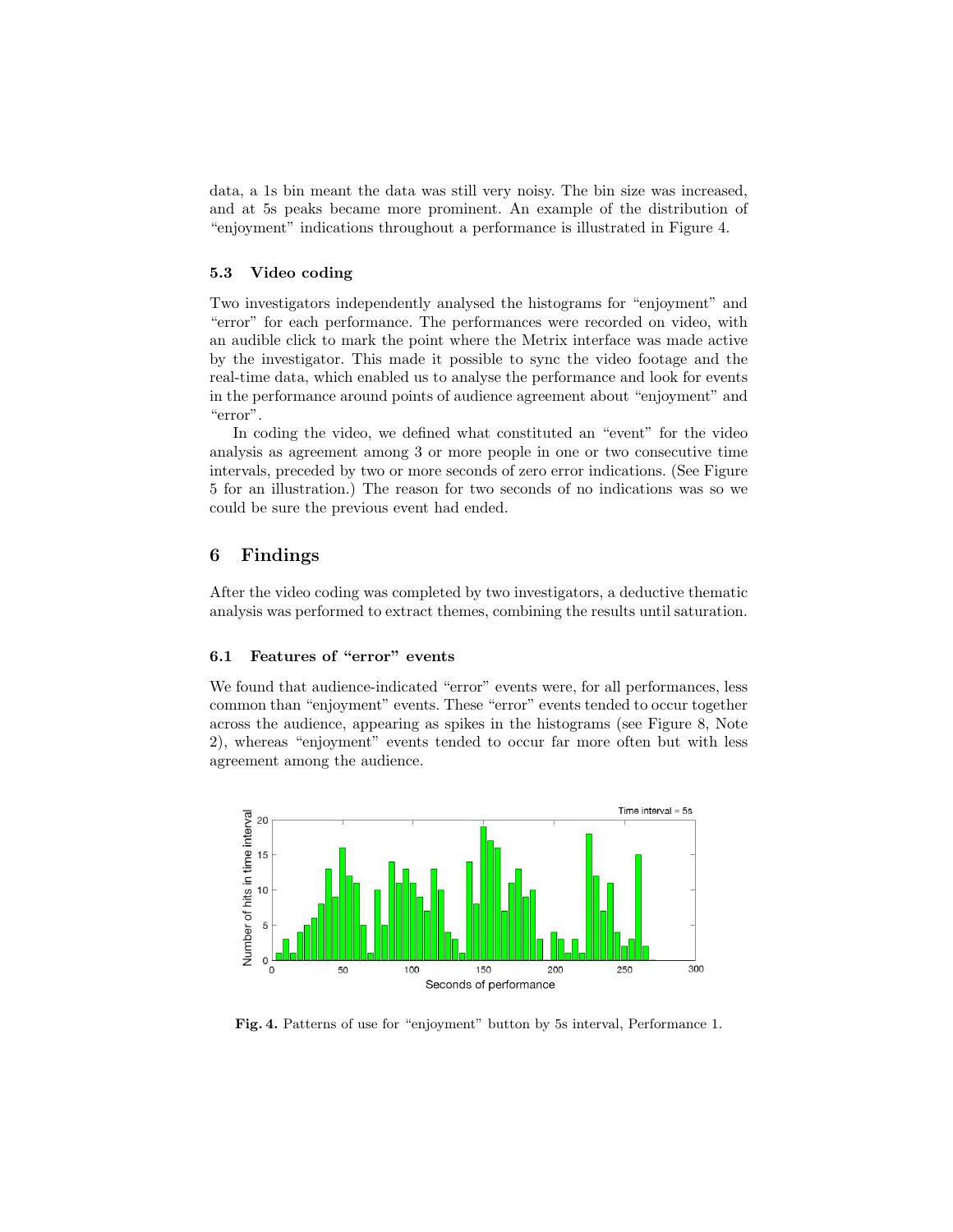From our video coding and thematic analysis, we found that error events fell into the following categories:

- 1. Obvious and trivial performer error (Dianne at one point hit the mic stand, and Tim's rig shut off at the end of his final performance, which were widely indicated);
- 2. Sounds that were loud, or unexpected;
- 3. Facial expressions indicating a mistake;
- 4. Errors in musical content (for example, out of tune or against the expected rhythm).

In the experimental performances, the errors were primarily in categories 1, 2 and 3. In the conventional performances, errors in category 4 were also observed, suggesting that the audience had a deeper knowledge of the musical style in these cases.

# 6.2 Features of "enjoyment" events

"Enjoyment" events were not as straightforward as "error" events. Instead of appearing as spikes in the data, their appearance resembled a Gaussian distribution; taps increased to a peak over time, and then tapered off (see Figure 4 bottom for an example). "Enjoyment" appears to have a slower, more cumulative effect, contrasting the "error" events' sudden onset and sharp drop off.

Enjoyment events clustered around events with the following features:

- 1. Moments of novelty, such as the introduction of a new playing technique, timbre or texture;
- 2. Moments of high musical intensity, flow, or complex rhythmic patterns.

In the experimental performances, category 1 (novelty) was the driving factor in periods of enjoyment. In the conventional performances, both categories were observed, but category 2 (intensity) predominated. This again suggests an audience engagement with the underlying musical language.



Fig. 5. An illustration of an "error" event, by examining the number of participant indications per second.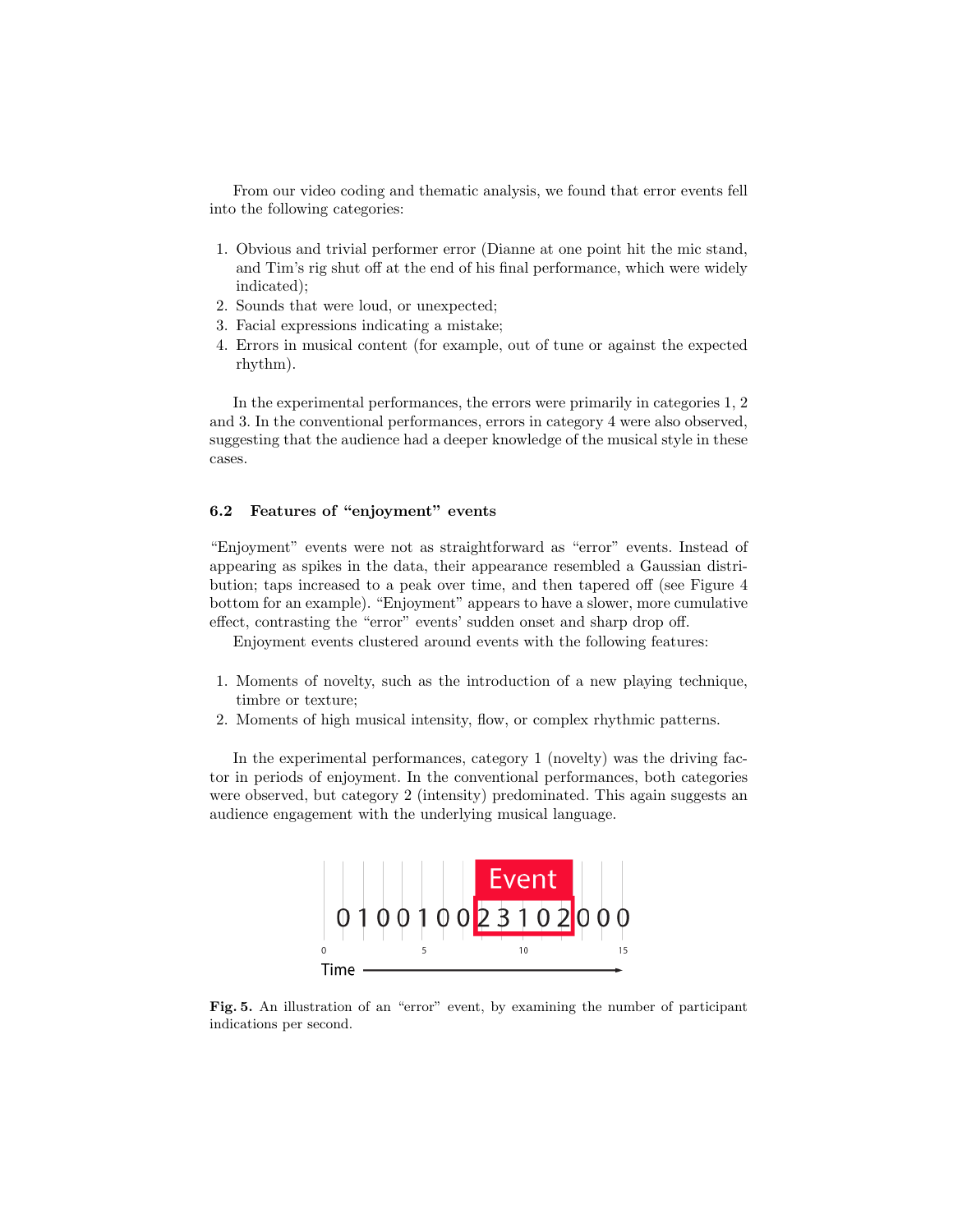#### 6.3 Real-time data compared to post-hoc findings

We compared the number of button taps (which we refer to as "indications") during the performances to see if an increased amount of "enjoyment" or "error" indications (Figure 9) bore any resemblance to the rank ordering of Enjoyment from the post-hoc data. This ranking - comparing those who were familiar with the instrument vs those who were unfamiliar with the instrument for each performance - is illustrated in Figure 6.

Considering the four performances overall, increased use of the real-time "enjoyment" button did not correlate with the audience's post-hoc rankings of enjoyment. Although the most "enjoyment" indications did occur during the highest-ranked performance  $(P4)$ , that was the only similarity. There was no clear relationship between number of "error" indications and rankings of the performances: the lowest-ranked performance did have the most "error" indications, but this pattern did not hold for the other three performances.

#### 6.4 Inconsistency between post-hoc and real-time reporting

In the post-performance surveys filled out immediately after each of the 4 performances, we asked participants to rate how enjoyable they found the performance they had just seen. We found inconsistency between their real-time reporting and their post-hoc reflections. We will consider two illustrative examples:

One respondent from Group 1 (who saw Tim's instrument before the concert) made 137 "enjoyment" indications during Performance 4 (Tim's conventional piece), more than twice as much as any other performance (this was after eliminating more than one indication per second). But, in the qualitative assessment of the performance they reported It was a bit flat.

A respondent from Group 2 (who saw Dianne's instrument before the concert) made  $108$  "enjoyment" indications during Performance  $4$  – also more than twice as much as any other performance. In the qualitative feedback they reported that It seemed a bit disjointed.



Fig. 6. Rank ordering of performances from post-concert survey, from favourite (1) to least favourite (4). Note that shorter bars indicate stronger preference.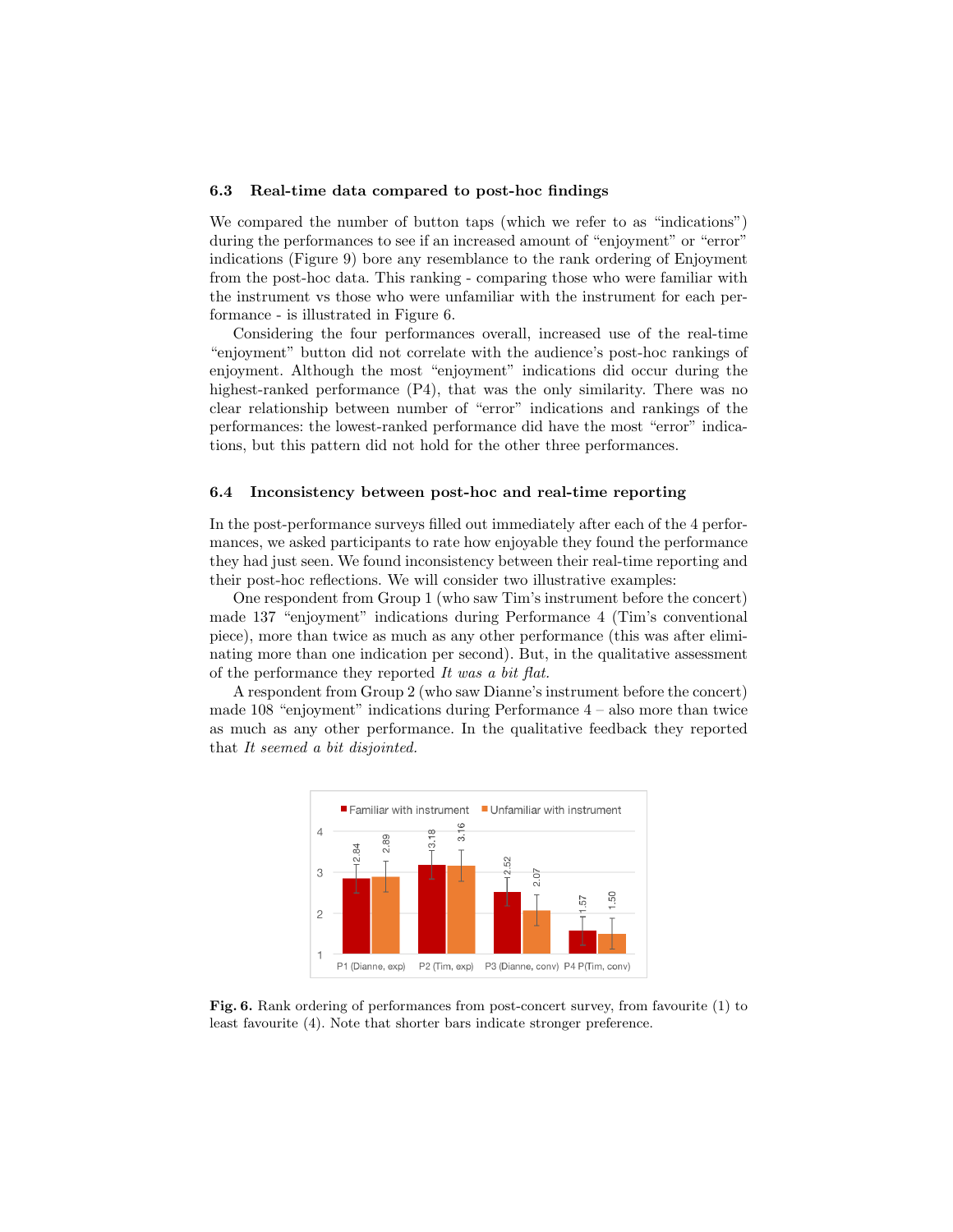|            |            | <b>Enjoyment Indications</b> |         | <b>Error Indications</b> |         |
|------------|------------|------------------------------|---------|--------------------------|---------|
|            |            | r value                      | p value | r value                  | p value |
| P1:        | Familiar   | 0.37                         | 0.05    | $-0.11$                  | 0.58    |
|            | Unfamiliar | 0.18                         | 0.34    | 0.36                     | 0.36    |
| P2:        | Familiar   | 0.58                         | 0.0007  | 0.19                     | 0.32    |
|            | Unfamiliar | 0.43                         | 0.10    | $-0.32$                  | 0.10    |
| <b>P3:</b> | Familiar   | 0.08                         | 0.67    | $-0.16$                  | 0.42    |
|            | Unfamiliar | $-0.11$                      | 0.57    | $-0.19$                  | 0.31    |
| P4:        | Familiar   | 0.27                         | 0.15    | 0.09                     | 0.63    |
|            | Unfamiliar | 0.13                         | 0.51    | 0.13                     | 0.51    |

Fig. 7. A summary of the correlations of real-time "enjoyment" and "error" indications with the post-hoc rankings of Enjoyment of each performance.

These two examples suggest that raw numbers of real-time events are not always a good predictor of post-hoc reporting. More importantly, this inconsistency points to an intriguing area of study in audience perception: It suggests that what we think in the moment and what we think upon reflection may not be the same, and supports the need for examination of both post-hoc and real-time data as well as a way to better understand it.

#### 6.5 Correlation of real-time data and post-hoc ratings

In our post-performance surveys, we asked respondents to rate the performance they had just seen according to the following questions:

- 1. How much did you enjoy the performance?
- 2. How interesting was the performance?
- 3. Did you understand how the instrument worked?

Since we are comparing real-time indications of Enjoyment, we will consider only the post-hoc Enjoyment rankings associated with Question 1 above.

For each performance and with each Familiar and Unfamiliar audience subgroup, we compared the rate of real-time "enjoyment" and "error" indications with the post-hoc quantitative ratings of Enjoyment, to see if there was any relationship (16 correlations in total, summarised in Figure 7). Across these, we found one correlation that was statistically significant. This correlation was between real-time "enjoyment" indications and post-hoc ratings of enjoyment  $(r=0.58 \text{ p}=0.0007).$ 

We found no positive or negative correlations between "error" indications and post-hoc rankings of enjoyment.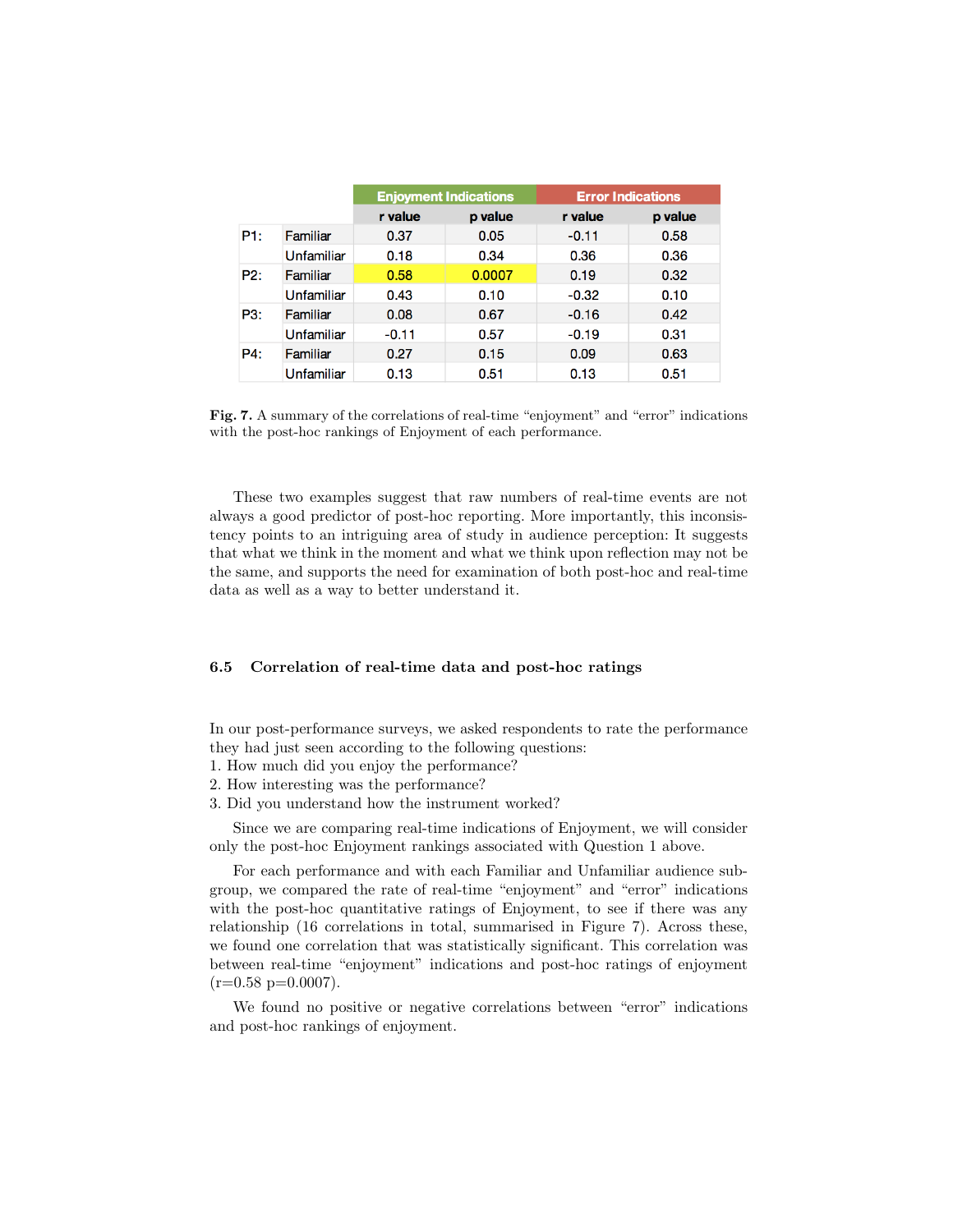

Fig. 8. Patterns of use of the "error" button and "enjoyment" button for Performance 3. NOTE 1: Error and good events often occur together, suggesting there is no binary relationship. NOTE 2: "Enjoyment" events are cumulative and rise to a peak, where "error" events have a sudden onset and sharp drop off.

# 7 Discussion

#### 7.1 A consideration of the limitations of Metrix

The post-concert survey provided space for feedback on Metrix. Though feedback was overwhelmingly positive (with most comments referring to it as easy and *intuitive* and only one participant indicating that they found it a *little dis*tracting), we do acknowledge possible limitations of some features, and present data about why we believe these limitations do not impact the data we collected.

1. Suggestion of binary states. There is a risk that the two buttons, using complementary colours, suggest that the "enjoyment" and "error" states are opposite and mutually exclusive. Though we mentioned in the onboarding session that this is not the case, we acknowledge that simply telling an audience what they mean may not be enough.

However, our data showed that these buttons were not used in opposing ways, based on two observations. First, we found that there was no usage pattern that suggested that when the audience was not hitting the "enjoyment" button they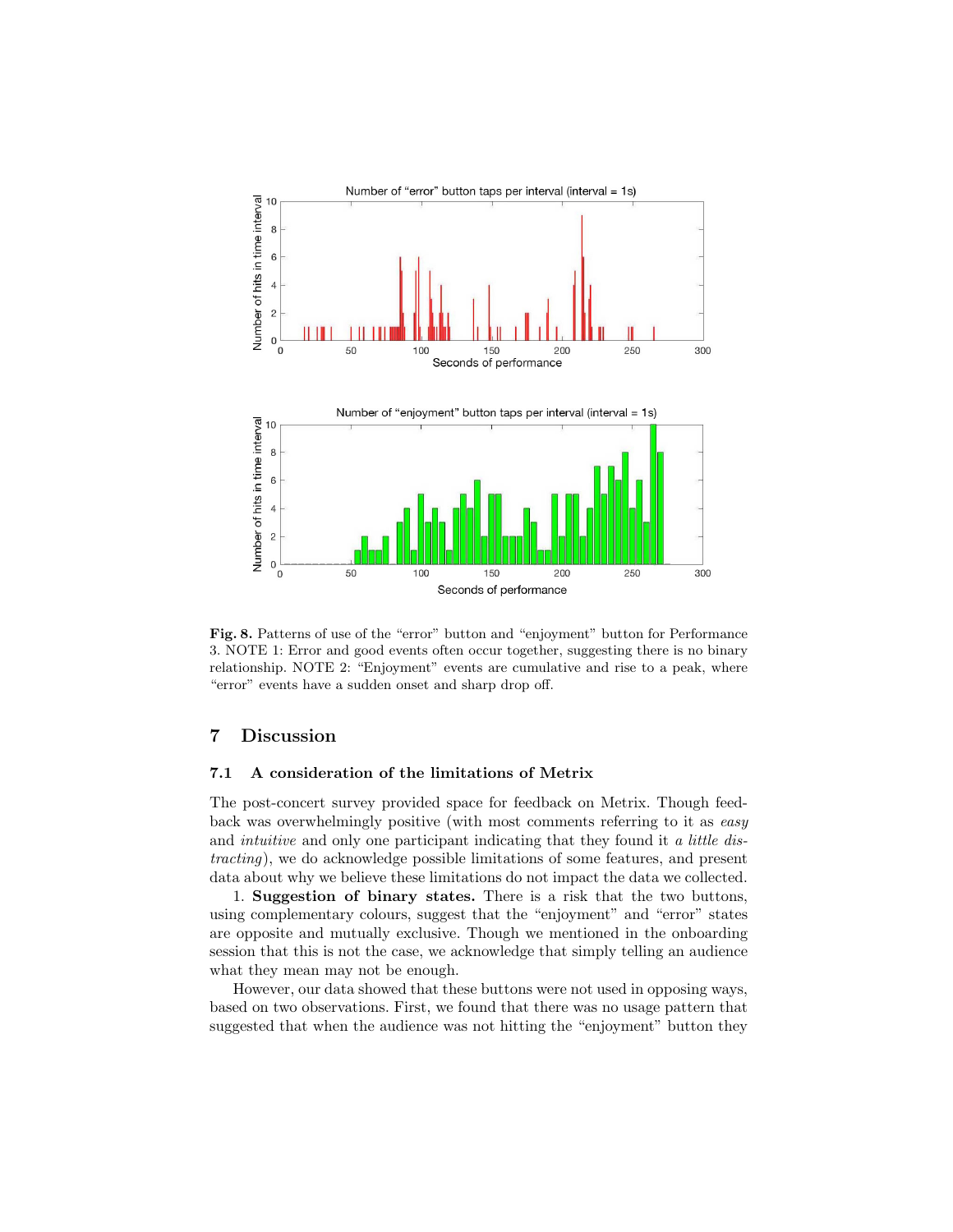| Avg per sec. | P1    | P <sub>2</sub> | P <sub>3</sub> | P4    |
|--------------|-------|----------------|----------------|-------|
| Enjoyment    | 1.567 | 1.227          | 0.600          | 1.893 |
| Error        | 0.224 | 0.549          | 0.516          | 0.506 |

Fig. 9. Average number of "enjoyment" and "error" indications per second for each performance.

were hitting the "error" button, suggesting that they were not using them to indicate binary states. (See Figure 8, NOTE 1 for an illustration.)

Secondly, as we will describe in Section 7.2, the usage patterns of the "enjoyment" button and the "error" buttons was very different. "Enjoyment" events appeared to be cumulative events, gathering to a peak and tapering off again, whereas "error" events were sharp spikes with sudden drop off. This further suggests that the way the buttons were used was not related, and therefore our concern about a binary interpretation was unfounded.

2. Use of symbols. In order to reduce cognitive load we used symbols to indicate the two buttons instead of words: A smiley face indicated "enjoyment" and an X indicated "error". These were chosen because they were not similar symbols that could be confused, and did not suggest a binary relationship (as could be the case with a happy face and a sad face). However, we were concerned that these may not communicate clearly enough, and that respondents might still perceive a binary relationship.

Instead, we found, as described in point 1, that there didn't seem to be a binary relationship evident in the patterns of button use. There was also no feedback about the symbols being confusing. Further, a subsequent user workshop on this interface design with people who had never seen Metrix before indicated they found the symbols clear.

#### 7.2 Observations on Usage Patterns

Over the course of the performance, there was no reduction in the use of the app; in fact, the final performance had the most indications on both buttons. We can thus conclude that Metrix kept participants engaged throughout. We cannot say specifically why this was, though simplicity or novelty may be factors.

We also found that participants vary widely in their willingness to record events, but that they appear relatively consistent in their level of use. We observed that those who tapped the button frequently for one performance tended to have similar levels of use for all four, and those who were sparing with their indications were similarly consistent. There will always be those who will be enthusiastic users and it is important to control for this in the analysis (for, example, by disregarding duplicate indications in a time interval).

#### 7.3 Delayed reactions: Real time is still not immediate

Error and enjoyment events exhibited different temporal profiles. "Error" indications tended to happen in a narrower window, in clear response to a spe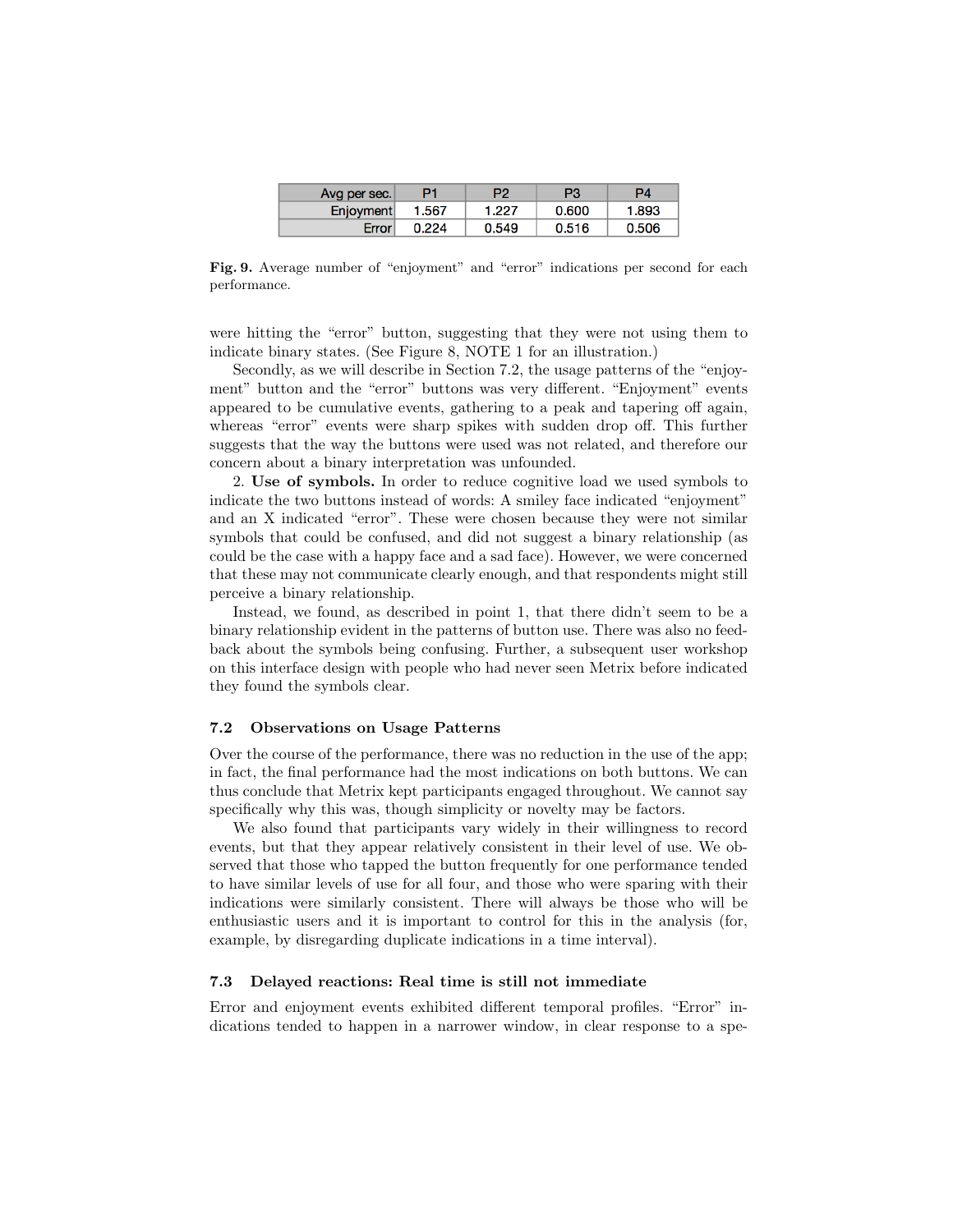cific performer action or sound event. "Enjoyment" indications, however, appear spread out over wider time intervals. Clusters of "enjoyment" indications tended to build up over tens of seconds, reach a peak and taper off again, suggesting it is more of a persistent state than a discrete event.

This is not to suggest that "error" is a specific stimulus that gets a consistent and immediate reaction, and it is important not to view this as an action/reaction relationship. However, these differences do lend insight into the audience experience of both - that "error" is swiftly judged, whereas "enjoyment" tends to accumulate over time.

It is also challenging for participants to judge, and then register, a passing event that is usually part of the general continuum of a performance experience. As one participant noted, "*Enjoyable moments - as well as errors - pass so* quickly. It took quite some mental time to decide and process, so sometimes I did not press at all because I felt the moment had already passed and it would not make sense at all to press anymore. The delay leads up to a sound, I would say, between the occurrence of an event and my button press."

#### 7.4 A lot of errors doesn't mean that it's bad

The post-hoc rank ordering of the performances made a clear indication that Performance 4 was heavily preferred (see Figure 6). This, interestingly, was the performance that also got by far the most "error" indications in the real-time data.

This means that the presence of "error" indications did not suggest a performance that was not enjoyed. The suggestion here is that "error" perhaps does not deserve its negative connotations, and that there may be more to error than simply being something to avoid. It also suggests that events which audiences understand as "errors" are not necessarily bad; it is even possible that noticing subtle errors implies a certain level of audience engagement with a performance.

This finding is supported by the lack of negative correlation between "error" indications and ratings of Enjoyment both audience subgroups and all performances. If a tap on the "error" button suggested that the spectator considered the performance to be bad we would expect to find more widespread negative correlations between the number of these indications and the post-hoc ratings. This was not the case.

We found a positive correlation between "enjoyment" indications and ratings of Enjoyment for Performance 2, Tim's experimental performance, among both those familiar with the instrument. This is notable because this was the lowestrated performance among all audiences. It may suggest that when there is no common vernacular on which to rely then instrument familiarity is not a significant factor in whether or not a performance is enjoyable (a finding supported by the post-hoc analysis of this study [2]). However, because these data points are isolated, more in-depth study is needed in order to formulate any specific conclusions.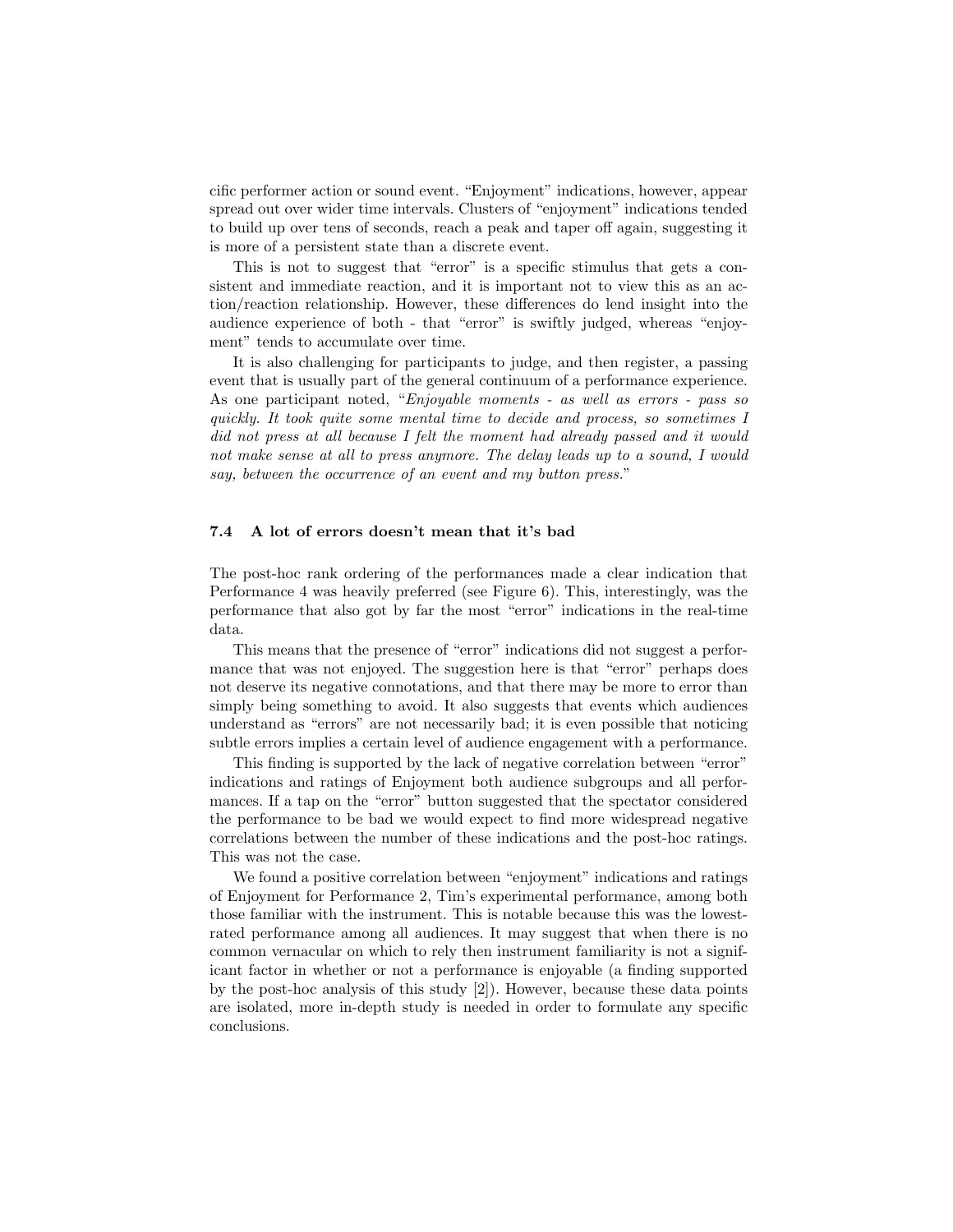#### 7.5 What real-time and post-hoc data have to offer one another

Real-time data affords us second-by-second insight into audience experience, but it does not provide any contextual insight. Conversely, post-hoc data provides detailed contextual and descriptive feedback, but we have no way of tying these to any specific event. Each, therefore, has the potential to provide what the other cannot. This is potentially very powerful, and suggests that there are dimensions of audience data available through combining these two techniques that are inaccessible when only one is used.

But, each method can only ask its own questions, and we must be careful about which conclusions to draw. To make meaningful conclusions, the questions asked by both techniques have to be designed to inform one another, and how to best formulate questions to get results that can be meaningfully related requires further study.

Further, as we demonstrated in Section 6.4, we found inconsistencies between the post-hoc and real-time data for individual participants, which suggests that this potential multidimensionality of a combined methodology is not straightforward. It does suggest, however, an intriguing direction for future study, investigating why we think one thing in the moment and another afterwards, and what this means about the way we perceive time-based events.

# 8 Conclusion: Implications for HCI

This paper presented a combined methodology of real-time and post-hoc data collection for audience studies. We presented Metrix, a mobile phone-based real-time data collection system, that features an easy-to-understand UI and anonymised user ID generation that allows individual real-time responses to be linked to post-hoc surveys. We present this method in the context of digital musical instrument (DMI) performance, but it is applicable to any HCI context involving audiences or spectators.

We view this examination of EEM performance using DMIs through the lens of third-wave HCI, as in both the relationship between humans and technology is often subjective, ambiguous or culturally-dependent. We found that, in the real-time data, the rankings of performances in this study is not is not reflected in the frequency of "enjoyment" or "error" indications in real time, and that a lot of "error" events does not mean a performance was not enjoyed. Furthermore, we find that individual audience members are not always consistent between realtime and post-hoc responses, and suggest that more study is needed to examine why this is the case. We also find that neither set of results is predictive of the other. Finally, we reflect on real-time and post-hoc data providing different insights and how these may be related to provide more powerful insights into audience perception.

Because each data collection technique provides a dimension that the other cannot, future HCI studies within and beyond the arts domain may benefit greatly from a combined approach, but further study is needed to determine how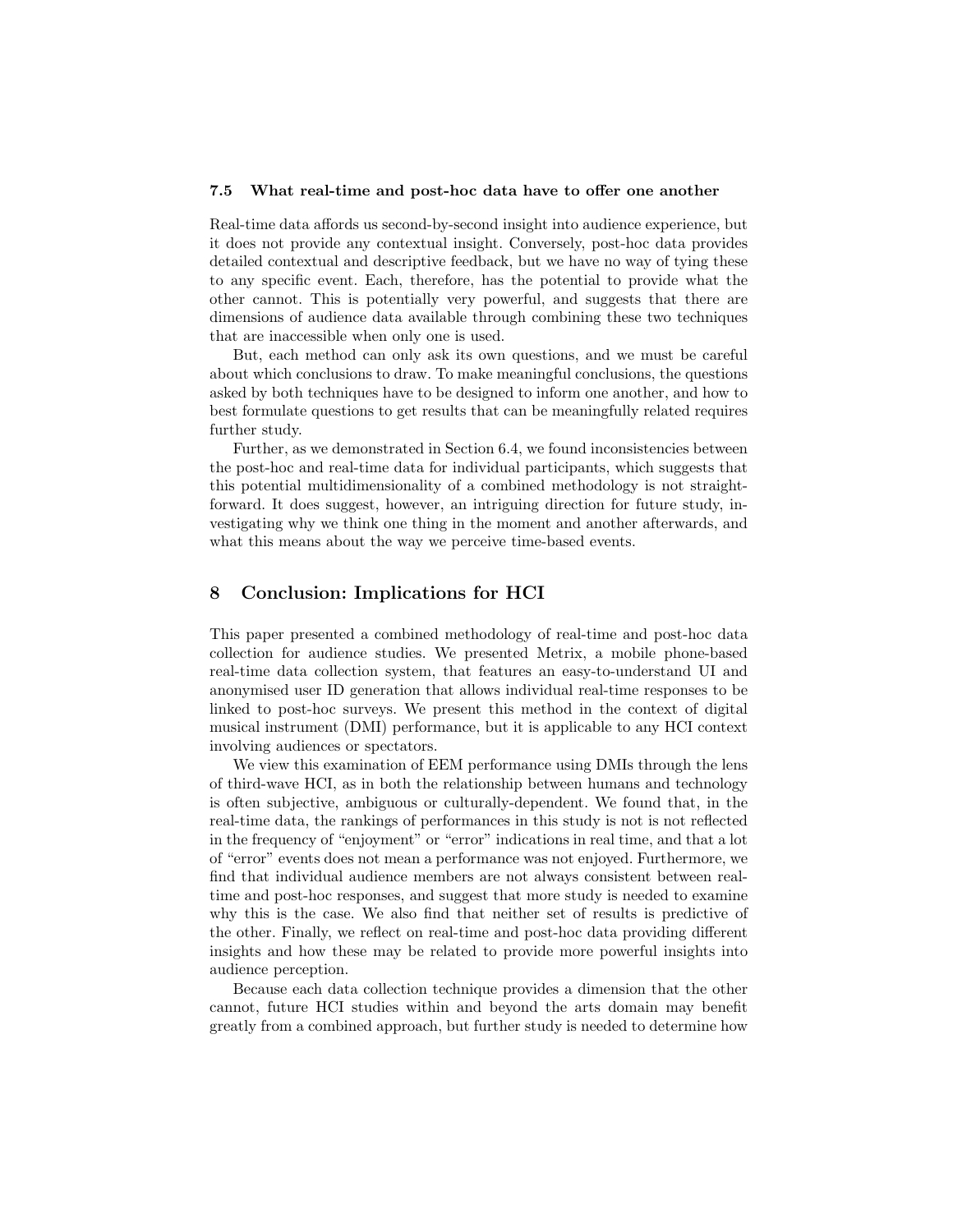to most effectively understand and combine them to provide multi-dimensional insights that cannot be gained by the use of one technique alone.

# 9 Acknowledgments

We extend our warm thanks to Dianne Verdonk, Tim Exile, and our enthusiastic audience for their gracious participation. This work is funded by the Engineering and Physical Sciences Research Council (EPSRC) through the Media and Arts Technology Programme, a Research Councils UK Centre for Doctoral Training (EP/G03723X/1).

### References

- 1. Agarwal, A., Meyer, A.: Beyond usability: evaluating emotional response as an integral part of the user experience CHI Extended Abstracts on Human Factors in Computing Systems (2009)
- 2. Bin, S. A., Bryan-Kinns, N., McPherson, A. P.: Skip the pre-concert demo: How technical familiarity and musical style affect audience response. Proc. NIME (2016)
- 3. Barbosa, J., Calegario, F., Teichrieb, V., Ramalho, G., McGlynn, P.: Considering Audience's View Towards an Evaluation Methodology for Digital Musical Instruments. Proc. NIME (2012)
- 4. Barkhuus, L., Jørgensen, T.: Engaging the crowd: studies of audience-performer interaction. ACM (2008)
- 5. Berthaut, F., Marshall, M., Subramanian, S., Hachet, M.: Rouages: Revealing the mechanisms of digital musical instruments to the audience. Proc. NIME (2013)
- 6. Bilda, Z.: Evaluating audience experience. Creativity and cognition studios (2006)
- 7. Bødker, S.: When second wave HCI meets third wave challenges. Proceedings of the 4th Nordic conference on Human-computer interaction (2006)
- 8. Bongers, B., Mery, A.: Interactive kaleidoscope: audience participation study. Proceedings of the 23rd Australian Computer-Human Interaction Conference (2011)
- 9. Bull, P., Noordhuizen, M.: The mistiming of applause in political speeches. Journal of Language and Social Psychology, Vol. 19 No 3. (2000)
- 10. Dahl, L., Wang, G.: Sound Bounce: Physical Metaphors in Designing Mobile Music Performance. Proc. NIME (2010)
- 11. Desmet, P.: Measuring emotion: Development and application of an instrument to measure emotional responses to products. Funology, Springer (2005)
- 12. Fels, S., Gadd, A,. Mulder, A.: Mapping transparency through metaphor: towards more expressive musical instruments. Organised Sound, Vol. 7 No. 2 (2002)
- 13. Fyans, A. C., Gurevich, M., Stapleton, P.: Where did it all go wrong? A model of error from the spectator's perspective. Proc. NIME (2009)
- 14. Fyans, A. C., Gurevich, M., Stapleton, P.: Spectator understanding of error in performance. CHI'09 Extended Abstracts (2009)
- 15. Fyans, A. C., Gurevich, M., Stapleton, P.: Examining the spectator experience. Proc. NIME (2010)
- 16. Fyans, A. C., Gurevich, M.: Perceptions of Skill in Performances with Acoustic and Electronic Instruments. Proc. NIME (2011)
- 17. Gaver, W. W., Beaver, J., Benford, S.: Ambiguity as a resource for design. Proceedings of the SIGCHI conference on Human factors in computing systems (2003)